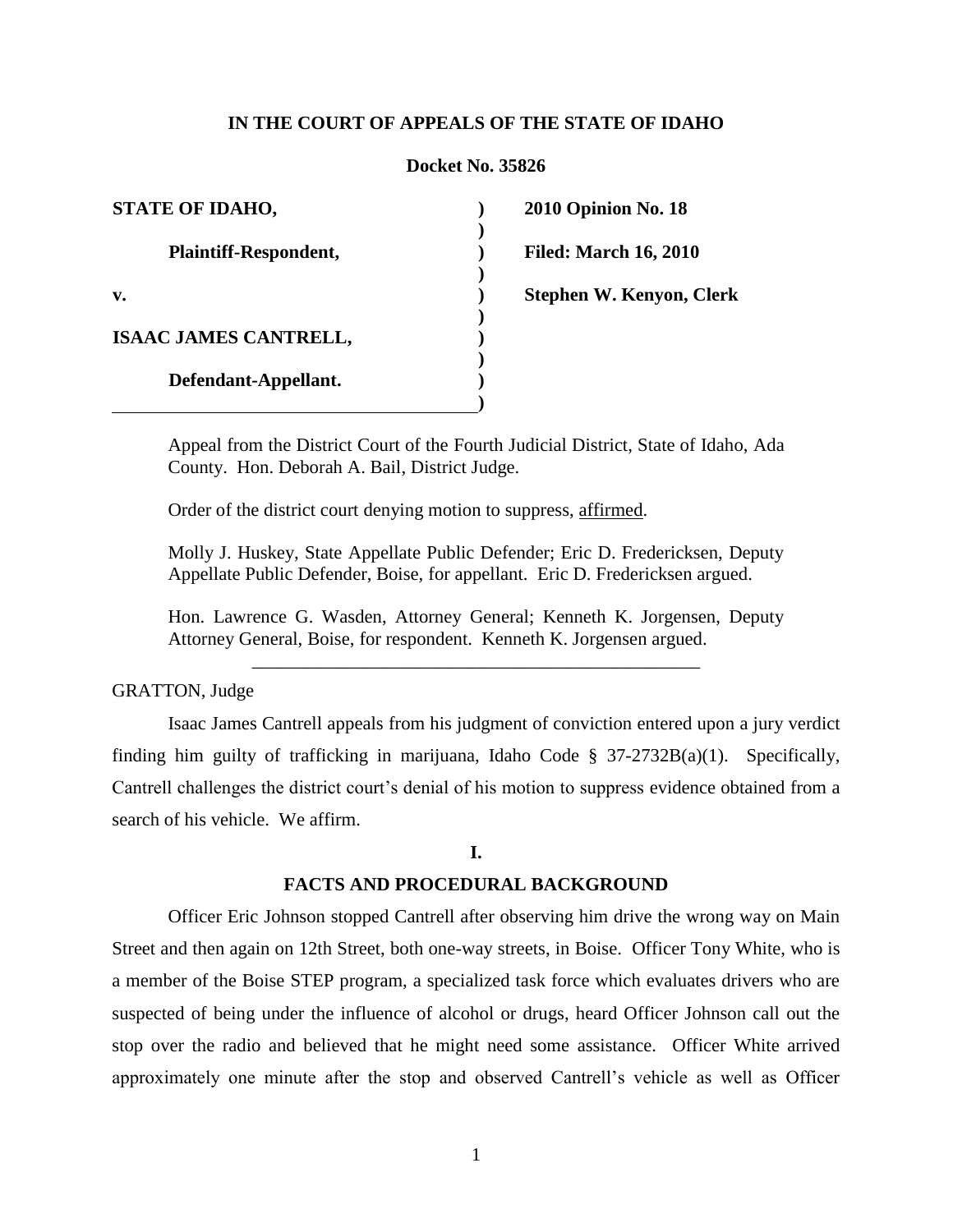Johnson"s patrol car both parked facing the wrong way on 12th Street. Officer Johnson indicated that the driver might be under the influence of alcohol, and Officer White initiated an investigation.

Officer White testified that he asked Cantrell to exit the vehicle and inquired about where he was coming from and where he was going, to which Cantrell responded that he was coming from downtown. When asked whether he had been drinking, Cantrell responded that he had four beers but was unable to tell Officer White where he had been drinking or where he was going. Cantrell"s eyes were bloodshot and glossy, and his speech was "thick." He struggled with the divided attention tests as he was having trouble processing simple instructions. Officer White performed the Horizontal Gaze Nystagmus (HGN) test, which Cantrell failed. While performing the test, Cantrell commented that he knew "where this was going to lead" and ultimately refused to comply with any other field sobriety tests. Officer White determined that based upon Cantrell"s driving pattern, his admission of consuming alcohol, and his failure of the HGN test, he would place Cantrell under arrest for driving under the influence.

After Cantrell was placed under arrest and secured inside a patrol car, Officer White asked Officer Johnson to call a tow truck to impound the vehicle. Officer White then conducted a search incident to Cantrell"s arrest for DUI. He testified that as part of the investigation he would look in the vehicle for any open containers or other signs of alcohol use. Officer White began his search at the driver's seat where he located a Tupperware container underneath the seat. Inside the Tupperware container were four individually-wrapped sandwich bags which contained a green leafy substance later identified as marijuana. Upon discovering the marijuana, Officer White went back and read Cantrell his *Miranda* rights. When asked whether he understood, Cantrell stated "yes." Officer White then proceeded to ask several questions which resulted in Cantrell admitting that he had a bong, which was located in the trunk. Cantrell also admitted ownership of the Tupperware container with the marijuana inside. Officer White proceeded to open the trunk and immediately smelled a strong odor of marijuana. Inside the trunk was a large, green duffel bag, and inside the bag Officer White located a large quantity of marijuana. He also located paraphernalia.

Cantrell was ultimately charged with trafficking in marijuana and driving under the influence. Cantrell filed a motion to suppress all of the evidence obtained from the search of his vehicle as well as his statements to Officer White. The district court denied the motion to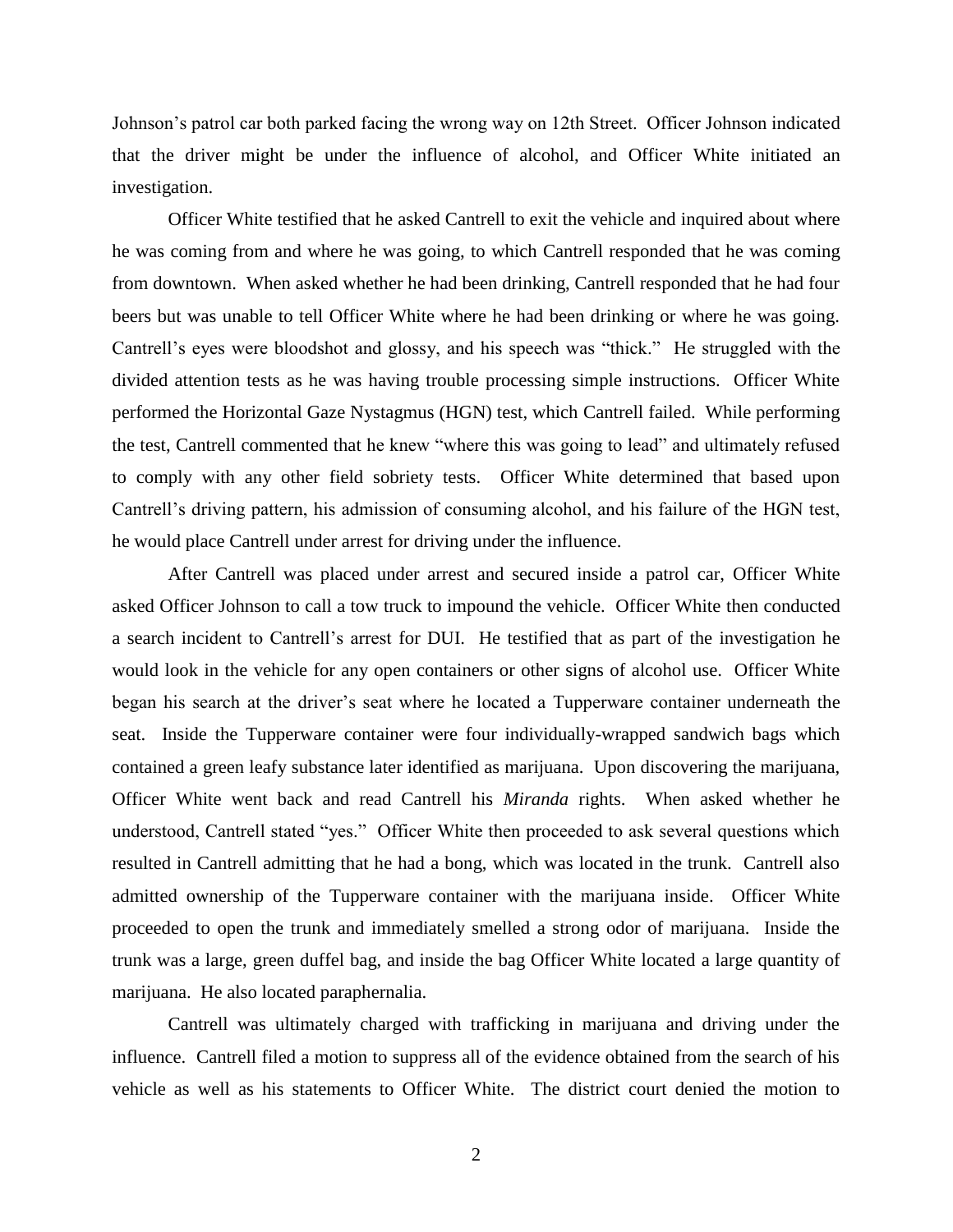suppress, specifically finding probable cause for the stop, probable cause for the DUI arrest, a proper search of the vehicle conducted incident to the arrest, a voluntary waiver of *Miranda* rights, and a proper inventory search.<sup>1</sup> Cantrell was convicted on both counts, and the district court sentenced Cantrell to one year determinate on the trafficking count and two years probation on the DUI. Cantrell appeals.

# **II.**

## **ANALYSIS**

The district court, relying on *New York v. Belton*, 453 U.S. 454 (1981), determined that Officer White could search the vehicle incident to Cantrell"s arrest and, therefore, there was no basis for suppression of the marijuana discovered as a result of the search. The district court also determined that even if a search incident to arrest was not permissible, because the vehicle was searched as part of the impounding process, the discovery of the additional marijuana in the trunk was inevitable. Cantrell argues that the warrantless search of his vehicle incident to his arrest was invalid under the recent United States Supreme Court case, *Arizona v. Gant*, \_, U.S. \_, 129 S.Ct. 1710 (2009). He also contends that because the State failed to offer evidence that the impoundment of his vehicle was reasonable, the State failed to prove that the marijuana would have inevitably been discovered.

The standard of review of a suppression motion is bifurcated. When a decision on a motion to suppress is challenged, we accept the trial court"s findings of fact that are supported by substantial evidence, but we freely review the application of constitutional principles to the facts as found. *State v. Atkinson*, 128 Idaho 559, 561, 916 P.2d 1284, 1286 (Ct. App. 1996). At a suppression hearing, the power to assess the credibility of witnesses, resolve factual conflicts, weigh evidence, and draw factual inferences is vested in the trial court. *State v. Valdez-Molina*, 127 Idaho 102, 106, 897 P.2d 993, 997 (1995); *State v. Schevers*, 132 Idaho 786, 789, 979 P.2d 659, 662 (Ct. App. 1999).

 $\overline{a}$ 

 $1$  Cantrell does not challenge all of the district court's findings on appeal. Because we have determined the search incident to arrest issue to be dispositive, we will not address the district court's other findings.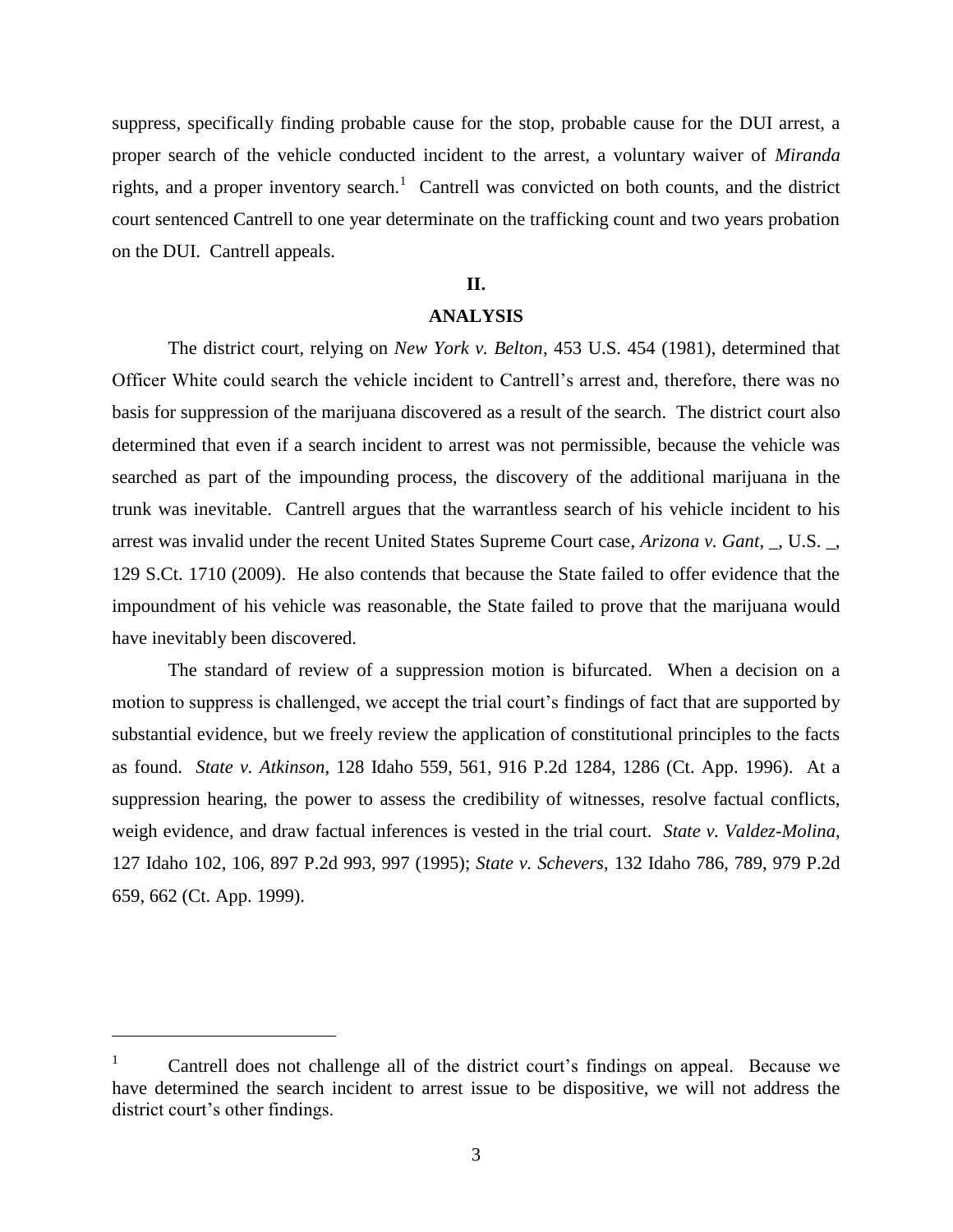### **A. Search Incident to Arrest**

## **1. Background**

We begin our analysis with a brief review of the evolution of the search incident to arrest exception to the warrant requirement. In *Chimel v. California*, 395 U.S. 752, 753 (1969), police arrested Chimel pursuant to an arrest warrant for burglary. While the police did not have a warrant to search Chimel"s residence, they conducted a search of several rooms in the house and discovered evidence supporting the burglary prosecution. *Id.* at 753-54. The Court, ultimately concluding that the search was unreasonable, held that police may conduct a warrantless search incident to a lawful arrest for the purposes of preservation of evidence and officer safety. *Id.* at 762-63. The Court concluded that there was "ample justification . . . for a search of the arrestee"s person and the area "within his immediate control"--construing that phrase to mean the area from within which he might gain possession of a weapon or destructible evidence." *Id.*

In *Belton*, the Supreme Court applied *Chimel* in the automobile context. In that case, an officer overtook a speeding vehicle on the New York Thruway and ordered the driver to pull over. The officer smelled burnt marijuana, saw an envelope on the floor of the car marked "Supergold" that he associated with marijuana, and placed the occupants under arrest for unlawful possession. He searched the individuals and then proceeded to search the passenger compartment of the vehicle. Located on the backseat was a leather jacket in which the officer discovered cocaine in one of the zippered pockets. Recognizing that *Chimel* authorized, incident to a lawful custodial arrest, warrantless searches of the person arrested and of the immediately surrounding area, the *Belton* Court concluded that "no straightforward rule" had emerged from lower courts' application of *Chimel* regarding the "proper scope of a search of the interior of an automobile incident to a lawful custodial arrest of its occupants." *Belton*, 453 U.S. at 457-59. The Court reasoned that "[w]hen a person cannot know how a court will apply a settled principle to a recurring factual situation, that person cannot know the scope of his constitutional protection, nor can a policeman know the scope of his authority." *Id.* at 459-60. In order to establish a "workable rule," the Court determined that the passenger compartment of an automobile is "generally, even if not inevitably, within "the area into which an arrestee might reach in order to grab a weapon or evidentiary ite[m]."" *Id.* at 460 (quoting *Chimel*, 395 U.S. at 763). Thus, the Court held that "when a policeman has made a lawful custodial arrest of the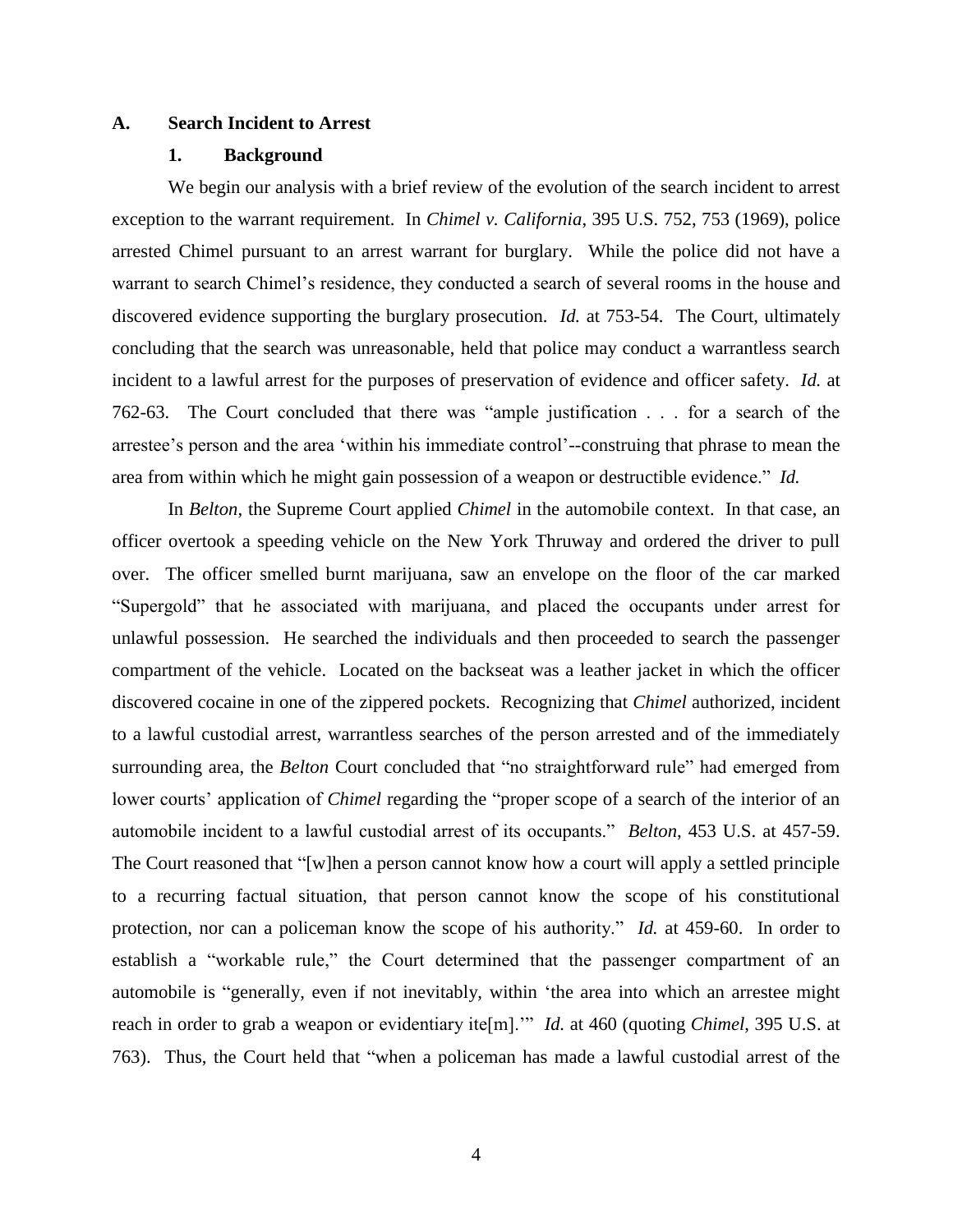occupant of an automobile, he may, as a contemporaneous incident of that arrest, search the passenger compartment of that automobile." *Id.*

Responding to the "chorus" that had called for the Supreme Court to revisit *Belton*, the Court in *Gant*, rejected a broad reading of *Belton* that would "authoriz[e] a vehicle search incident to every recent occupant's arrest." *Gant*, \_ U.S. at \_, 129 S.Ct. at 1716-19. In *Gant*, two officers, responding to an anonymous tip that a residence was being used to sell drugs, knocked on the front door and asked to speak to the owner. Gant answered the door, identified himself, and told the officers that the owner would be home later. The officers left the residence, conducted a records check on Gant, and discovered that there was an outstanding warrant for his arrest for driving with a suspended license. The officers went back to the house later that evening and, after a third officer arrived, they arrested two individuals and placed them in separate patrol cars. When Gant drove into the driveway, the officers recognized his car and confirmed that Gant was the driver by shining a flashlight into the car. Gant parked the car, got out, and shut the door. One of the officers called to Gant, and when they approached each other, the officer immediately arrested Gant and handcuffed him. Because the two prior arrestees were in the only patrol cars on the scene, the officer called for backup. When two more officers arrived, they placed Gant in the backseat of their vehicle. Two officers then searched Gant"s vehicle, discovering a gun and a bag of cocaine in the pocket of a jacket on the backseat.

The Court began its analysis by announcing that warrantless searches are per se unreasonable unless they fall within one of the exceptions to the warrant requirement. *Gant*, \_ U.S. at \_, 129 S.Ct. at 1716. The Court then acknowledged the search incident to arrest exception and stated: "The exception derives from interests in officer safety and evidence preservation that are typically implicated in arrest situations." *Id.* The Court continued:

In *Chimel*, we held that a search incident to arrest may only include "the arrestee"s person and the area "within his immediate control"--construing that phrase to mean the area from within which he might gain possession of a weapon or destructible evidence." That limitation, which continues to define the boundaries of the exception, ensures that the scope of a search incident to arrest is commensurate with its purposes of protecting arresting officers and safeguarding any evidence of the offense of arrest that an arrestee might conceal or destroy. If there is no possibility that an arrestee could reach into the area that law enforcement officers seek to search, both justifications for the search-incident-toarrest exception are absent and the rule does not apply.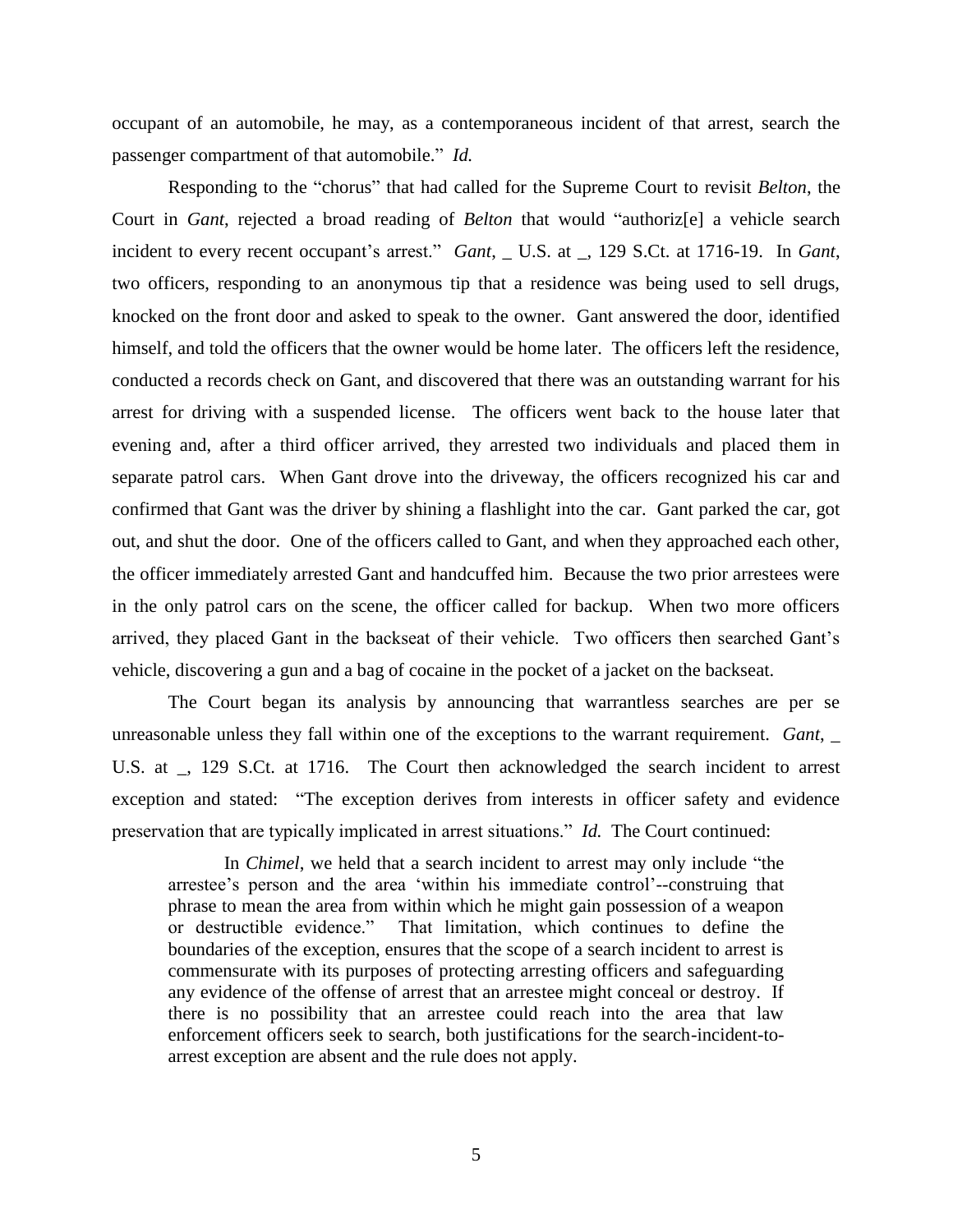*Gant*, \_ U.S. at \_, 129 S.Ct. at 1716 (internal citations omitted). The Court acknowledged that *Belton* had been "widely understood to allow a vehicle search incident to the arrest of a recent occupant even if there is no possibility the arrestee could gain access to the vehicle at the time of the search." *Id.* at 1718. The Court rejected this broad reading of *Belton*, however, because it would "untether the rule from the justifications underlying the *Chimel* exception--a result clearly incompatible with our statement in *Belton* that it "in no way alters the fundamental principles established in the *Chimel* case regarding the basic scope of searches incident to lawful custodial arrests."<sup>2</sup> *Id.* at 1719. Thus, the *Gant* Court held that "the *Chimel* rationale authorizes police to search a vehicle incident to a recent occupant's arrest only when the arrestee is unsecured and within reaching distance of the passenger compartment at the time of the search.<sup>33</sup> *Id.* 

Immediately following this holding, the Court stated: "Although it does not follow from *Chimel*, we also conclude that circumstances unique to the vehicle context justify a search incident to a lawful arrest when it is "reasonable to believe evidence relevant to the crime of arrest might be found in the vehicle."" *Id.* (quoting *Thornton v. United States*, 541 U.S. 615, 632 (2004) (Scalia, J., concurring in judgment)). This exception is separate and distinct from the "reaching distance" exception announced in *Chimel*. The genesis of this exception appears to be Justice Scalia"s concurring opinion in *Thornton*.

The Supreme Court had, just five years earlier in *Thornton*, reaffirmed the basic holding in *Belton*. The Court had twice granted certiorari to determine whether or not *Belton*"s rule was limited to circumstances where the officer makes contact with the occupant while the occupant is inside the vehicle, but the Court did not reach the merits of those cases. *Thornton*, 541 U.S. at 617. In *Thornton*, the Court determined that "*Belton* governs even when an officer does not

 $\overline{a}$ 

<sup>2</sup> *But see Belton*, 453 U.S. at 463-64 (Brennan, J., dissenting) (asserting that the *Belton* decision "turns its back on the product of [*Chimel*"s] analysis, formulating an arbitrary "brightline" rule applicable to "recent" occupants of automobiles that fails to reflect *Chimel*"s underlying policy justifications.").

<sup>3</sup> The Court recognized that "[b]ecause officers have many means of ensuring the safe arrest of vehicle occupants, it will be the rare case in which an officer is unable to fully effectuate an arrest so that a real possibility of access to the arrestee"s vehicle remains." *Gant*, 129 S.Ct. at 1719, n.4. Indeed, if, as the *Gant* dissent avers, the prevailing practice is for officers to handcuff the arrestee and remove him to a secure place before conducting a search, *Gant*, 129 S.Ct. at1730 (Alito, J., dissenting), then application of the *Chimel* reaching-distance rule in the automobile context would certainly be rare, if not virtually non-existent.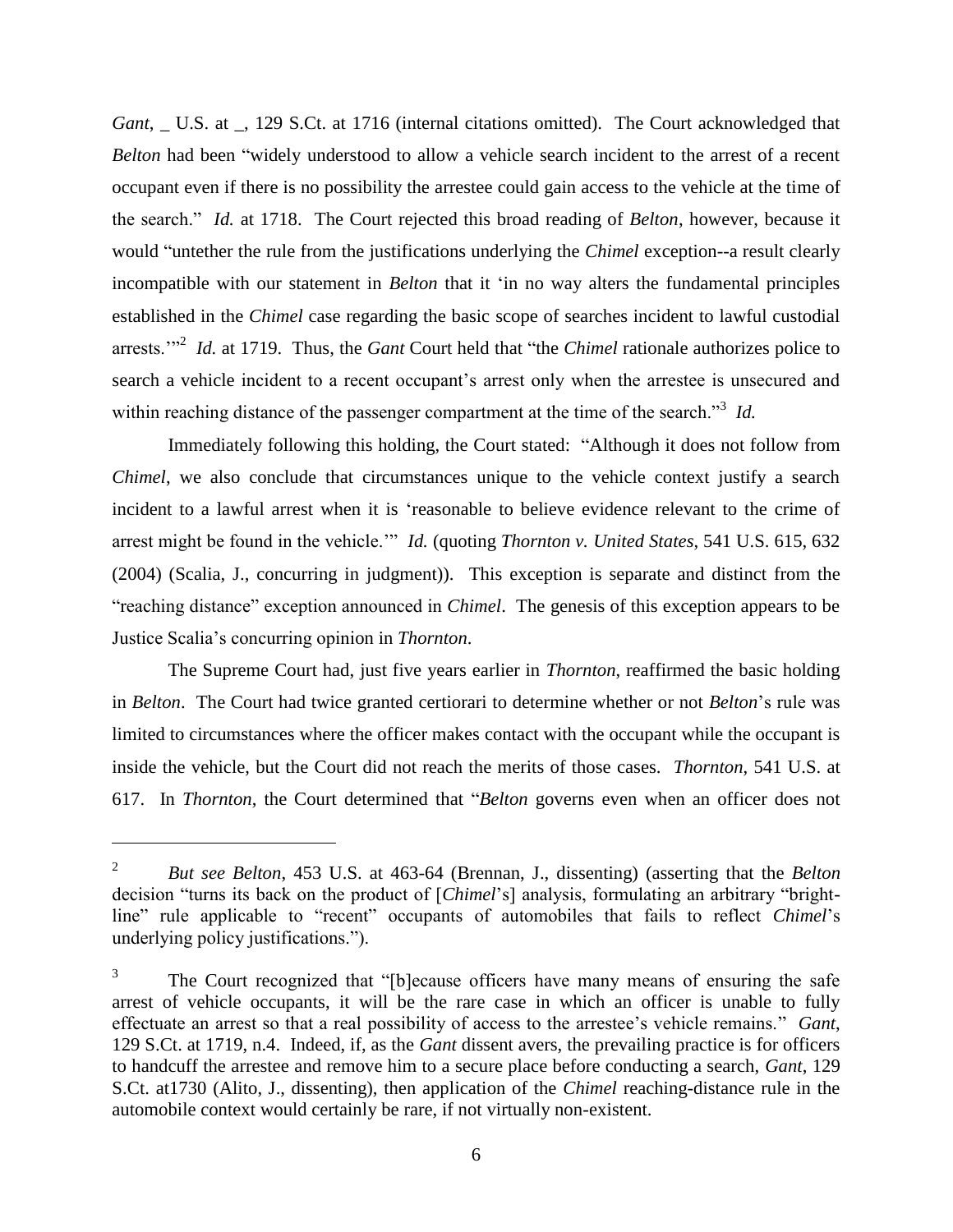make contact until the person arrested has left the vehicle." *Id.* Reaffirming the "generalization which *Belton* enunciated" regarding "[t]he need for a clear rule, readily understood by police officers and not depending on differing estimates of what items were or were not within reach of an arrestee at any particular moment," the Court concluded that "[o]nce an officer determines that there is probable cause to make an arrest, it is reasonable to allow officers to ensure their safety and to preserve evidence by searching the entire passenger compartment." *Id.* at 622-23.

Justice Scalia"s concurring opinion in *Thornton* severely criticized the majority"s reliance on officer safety and preservation of evidence as justifications for a search when the arrestee is handcuffed and secured in a patrol car. *Id.* at 625-29 (Scalia, J., concurring in judgment). The concurrence assailed the theoretical underpinnings of *Belton* and asserted that "[i]f *Belton*  searches are justifiable, it is not because the arrestee might grab a weapon or evidentiary item from his car, but simply because the car might contain evidence relevant to the crime for which he was arrested." *Id.* Justice Scalia stated:

There is nothing irrational about broader police authority to search for evidence when and where the perpetrator of a crime is lawfully arrested. The fact of prior lawful arrest distinguishes the arrestee from society at large, and distinguishes a search for evidence of *his* crime from general rummaging. Moreover, it is not illogical to assume that evidence of a crime is most likely to be found where the suspect was apprehended.

*Id.* at 630 (emphasis in original). Therefore, Justice Scalia concluded that *Belton* searches should be limited "to cases where it is reasonable to believe evidence relevant to the crime of arrest might be found in the vehicle." *Id.* at 632.

The *Gant* Court appears to have accepted Justice Scalia"s conclusion, ultimately adopting a two-prong holding:

Police may search a vehicle incident to a recent occupant's arrest only if the arrestee is within reaching distance of the passenger compartment at the time of the search or it is reasonable to believe the vehicle contains evidence of the offense of arrest. When these justifications are absent, a search of an arrestee"s vehicle will be unreasonable unless police obtain a warrant or show that another exception to the warrant requirement applies.

*Gant*, \_ U.S. at \_, 129 S.Ct. at 1723-24. In applying its holding, the Court determined, as to the first prong, that because Gant had been handcuffed and secured in a patrol car prior to the search, he clearly was not within reaching distance of his car at the time of the search. *Id.* at 1719. The Court also concluded under the second prong that because Gant was arrested for driving with a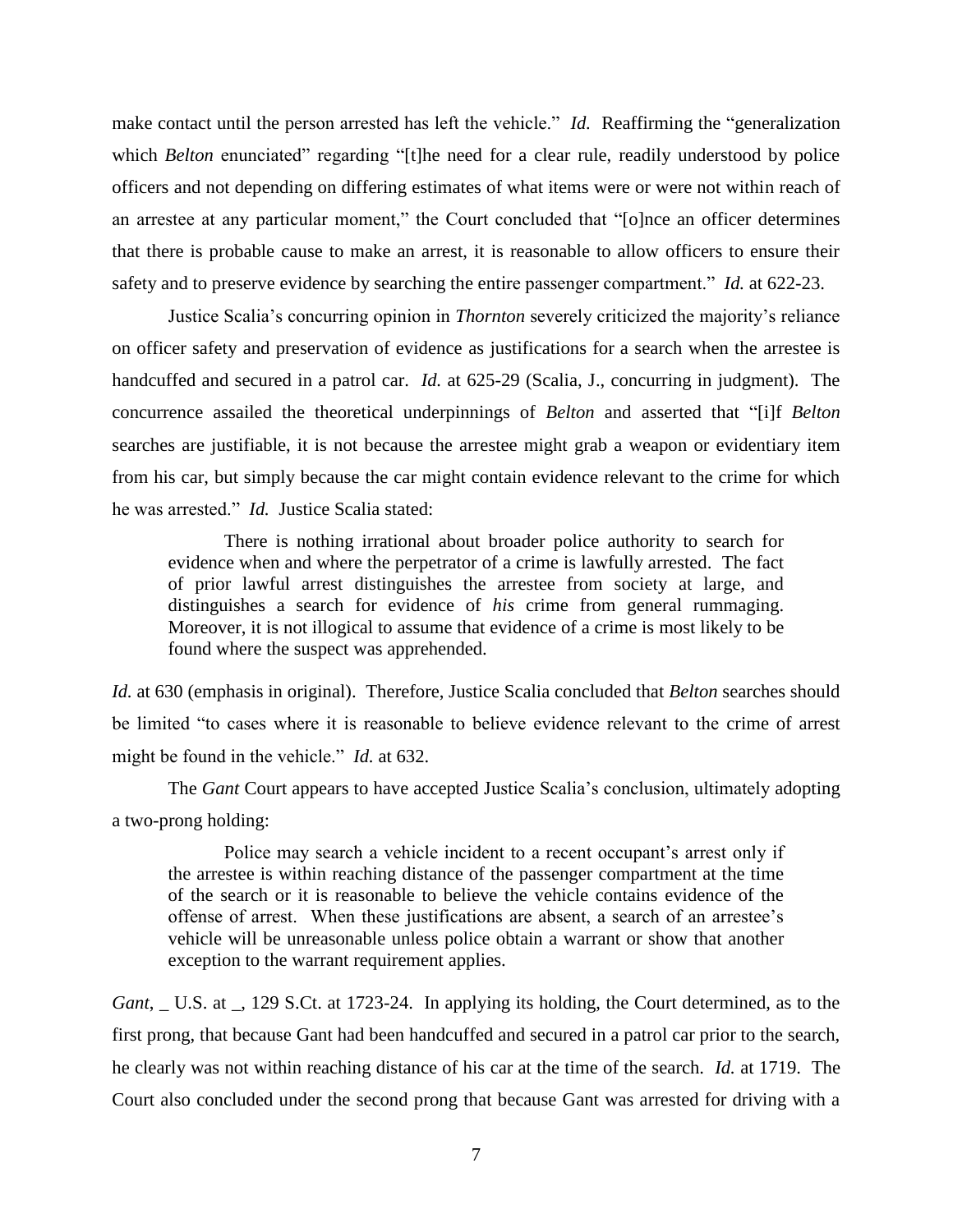suspended license, "an offense for which police could not expect to find evidence in the passenger compartment," the officers could not have reasonably believed that they would find evidence of the offense for which Gant was arrested. *Id.*

# **2. Application of** *Gant*

 $\overline{a}$ 

Cantrell contends that neither of the *Gant* prongs is applicable, rendering the warrantless search impermissible under the search incident to arrest exception. Here, Cantrell was arrested for DUI, placed in handcuffs, and secured in the back of a patrol car prior to Officer White's search of the vehicle. Because Cantrell, like Gant, was clearly not within reaching distance of the car at the time of the search, the *Chimel* justifications, officer safety and preservation of evidence, were not present and the warrantless search was not permissible under that prong of *Gant*.

The State contends, however, that the warrantless search was justified because it was reasonable to believe that the vehicle contained evidence associated with a DUI. As noted, the Gant Court concluded that police may search a vehicle incident to a recent occupant's lawful arrest "when it is "reasonable to believe evidence relevant to the crime of arrest might be found in the vehicle."" *Gant*, \_ U.S. at \_, 129 S.Ct. at 1719 (quoting *Thornton*, 541 U.S. at 632 (Scalia, J., concurring in judgment)). Cantrell contends that the "reasonable to believe" standard equates to the probable cause standard. We disagree.

The United States Supreme Court is certainly aware of the meaning attached to particular standards. Had the Court intended to adopt the probable cause standard, it would have done so. Moreover, the *Gant* Court recognized that there are "[o]ther established exceptions to the warrant requirement," specifically noting that "[i]f there is probable cause to believe a vehicle contains evidence of criminal activity, *United States v. Ross*, 456 U.S. 798, 820-821, 102 S.Ct 2157, 72 L.Ed. 572 (1982), authorizes a search of any area of the vehicle in which the evidence might be found." *Gant*, \_ U.S. at \_, 129 S.Ct. at 1721. Thus, it is clear that the Court viewed the probable cause exception as distinct from the "reasonable to believe" standard.<sup>4</sup>

<sup>4</sup> *But see United States v. Grote*, 629 F. Supp. 2d 1201, 1203 (E.D.Wash. 2009) (equating the "reasonable to believe" standard announced in *Gant* to a probable cause standard based upon Ninth Circuit case law).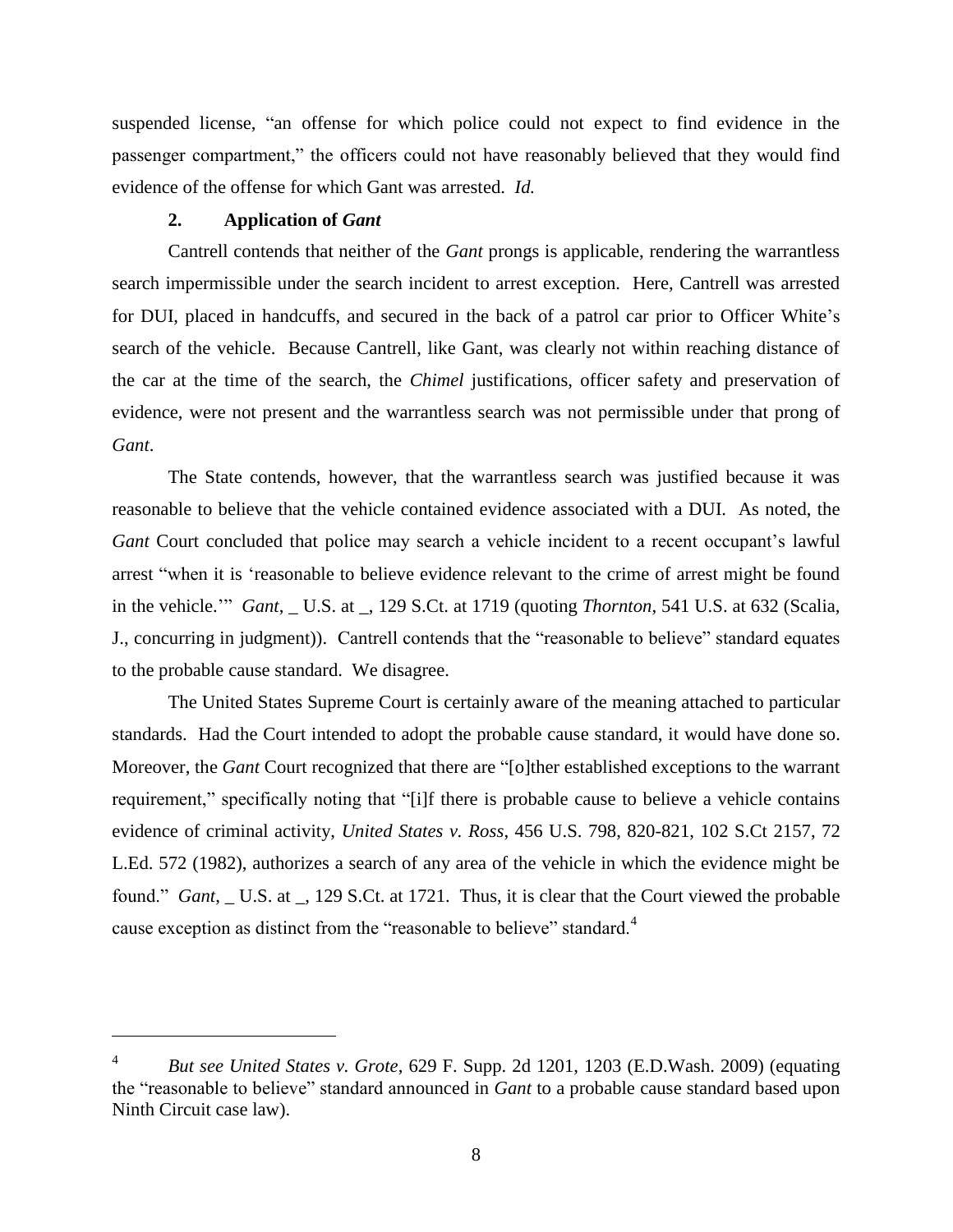Rather, upon announcing the "reasonable to believe" standard, the Court explained:

In many cases, as when a recent occupant is arrested for a traffic violation, there will be no reasonable basis to believe the vehicle contains relevant evidence. See, *e.g., Atwater v. Lago Vista*, 532 U.S. 318, 324, 121 S.Ct. 1536, 149 L.Ed.2d 549 (2001); *Knowles v. Iowa*, 525 U.S. 113, 118, 119 S.Ct. 484, 142 L.Ed.2d 492 (1998). But in others, including *Belton* and *Thornton*, the offense of arrest will supply a basis for searching the passenger compartment of an arrestee's vehicle and any containers therein.

*Gant*, \_ U.S. at \_, 129 S.Ct. at 1719. In citing *Atwater* (failure to wear seatbelt) and *Knowles* (speeding), the Court highlighted examples of cases involving "offense[s] for which police could not expect to find evidence." *Gant*, \_ U.S. at \_, 129 S.Ct. at 1719 (holding that driving with a suspended license is also such an offense). The Court then cited *Belton* and *Thornton* (both drug offenses), which involved offenses for which police *could* expect to find evidence, as circumstances where the offense of arrest supplies the basis for the search. In the search for evidence relevant to the crime of arrest situation, Justice Scalia"s concurrence in *Thornton* suggests that "[t]here is nothing irrational about broader police authority to search for evidence when and where the perpetrator of a crime is lawfully arrested." *Thornton*, 541 U.S. at 630 (Scalia, J., concurring in result). Justice Scalia further explained in his concurrence in *Gant* that "a vehicle search incident to arrest is *ipso facto* "reasonable" only when the object of the search is evidence of the crime for which the arrest was made." *Gant*, \_U.S. at \_, 129 S.Ct. at 1725 (Scalia, J., concurring). We conclude, therefore, that because "the offense of arrest [DUI] will supply a basis for searching the passenger compartment of an arrestee's vehicle and any containers therein," and because a DUI is "an offense for which police could . . . expect to find evidence in the passenger compartment," *Gant*, \_ U.S. at \_, 129 S.Ct. at 1719, the search of Cantrell"s vehicle was reasonable.

The district court found that Officer White was justified in placing Cantrell under arrest for DUI, based upon the facts and circumstances as well as the officer"s extensive experience and training, and Cantrell does not challenge the court"s findings or its conclusion. Cantrell does contend, however, that because evidence of his DUI would only be contained in his body and because he claimed to have consumed alcohol only hours before driving, a search of his vehicle for evidence of DUI would be unreasonable. Cantrell argues that it is not reasonable to believe that evidence of the offense of arrest, DUI, might be found in the vehicle based solely upon evidence of intoxication. He argues that the officers must possess some additional information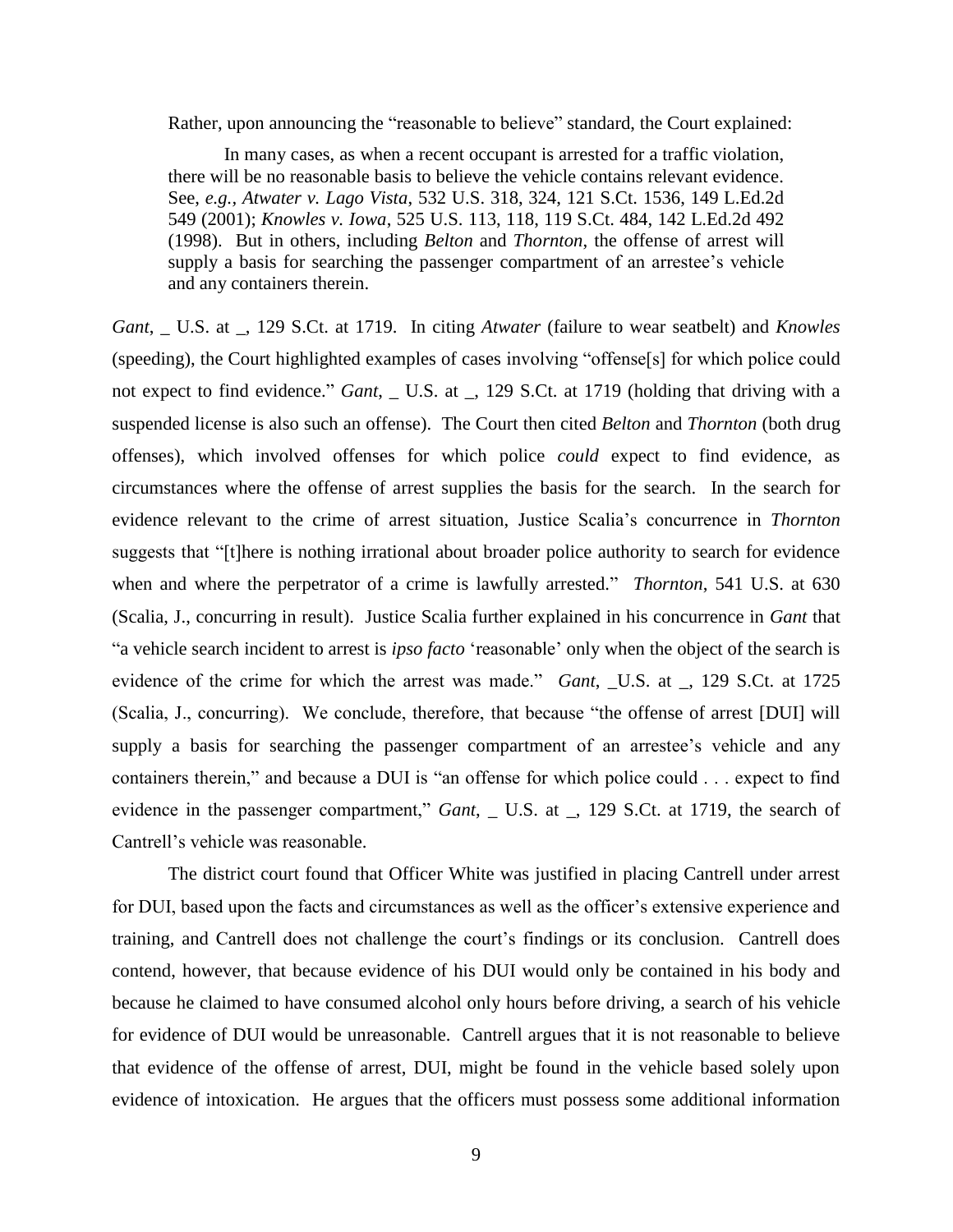suggesting that evidence related to a DUI might be found in the vehicle. Based upon this reasoning, DUI evidence that is in plain view, or partially hidden, but visible to the officers, would supply a basis for the search, whereas evidence that is carefully hidden would not. Such an inquiry would turn on a perpetrator's ability to hide evidence. This type of analysis resonates more with the plain view exception. This is not, however, what the search incident to arrest exception contemplates or what *Gant* requires. Rather, "the offense of arrest will supply a basis" for the search. *Gant*, \_U.S. at \_, 129 S.Ct. at 1719. A search for this purpose is authorized irrespective of whether evidence is known to be located in the vehicle. *See Gant*, \_ U.S. at \_, 129 S.Ct. at 1719 (search justified "when it is reasonable to believe evidence relevant to the crime of arrest *might* be found in the vehicle") (emphasis added) (internal quotation and citation omitted).

The Florida Court of Appeals arrived at a similar conclusion in *Brown v. State*, 24 So.3d 671 (Fla. Dist. Ct. App. 2009). In that case, the defendant was stopped because of outstanding warrants for theft. After identifying the defendant and confirming the warrants, Brown was arrested, handcuffed, and placed in the patrol car. The officer then looked into the car and noticed a lady's wallet immediately in his line of view on the driver's seat. He looked at the wallet and noted that it belonged to an elderly woman. He then proceeded to conduct a search of the vehicle discovering three more wallets. *Brown*, 24 So.3d at 674.

The court began with an analysis of *Chimel*, *Belton*, and *Thornton* in laying the framework for the *Gant* case. The court, relying upon Justice Scalia's concurring opinion in *Thornton*, ultimately concluded: "[T]he 'reasonable belief that evidence might be found' prong of *Gant* can be satisfied solely from the inference that might be drawn from the nature of the offense of arrest itself, and the assumption that evidence might be found at the place of arrest." *Brown*, 24 So.3d at 678. The court determined that Justice Scalia"s concurrence provided discussion making clear that "the 'nature of the charge' is determinative of whether there exists a reasonable basis to search for evidence, not whether there is some independent evidence that gives rise to a belief that the particular vehicle contains evidence." *Id.* (quoting *Thornton*, 541 U.S. at 630 (Scalia, J. concurring in judgment)). Thus, because the offense of arrest in *Brown* was theft, "an offense for which police could "expect to find evidence,"" the court held that the search was "justified as an incident to the arrest for the purpose of "gathering evidence" of the crime of theft." *Brown*, 24 So.3d at 677.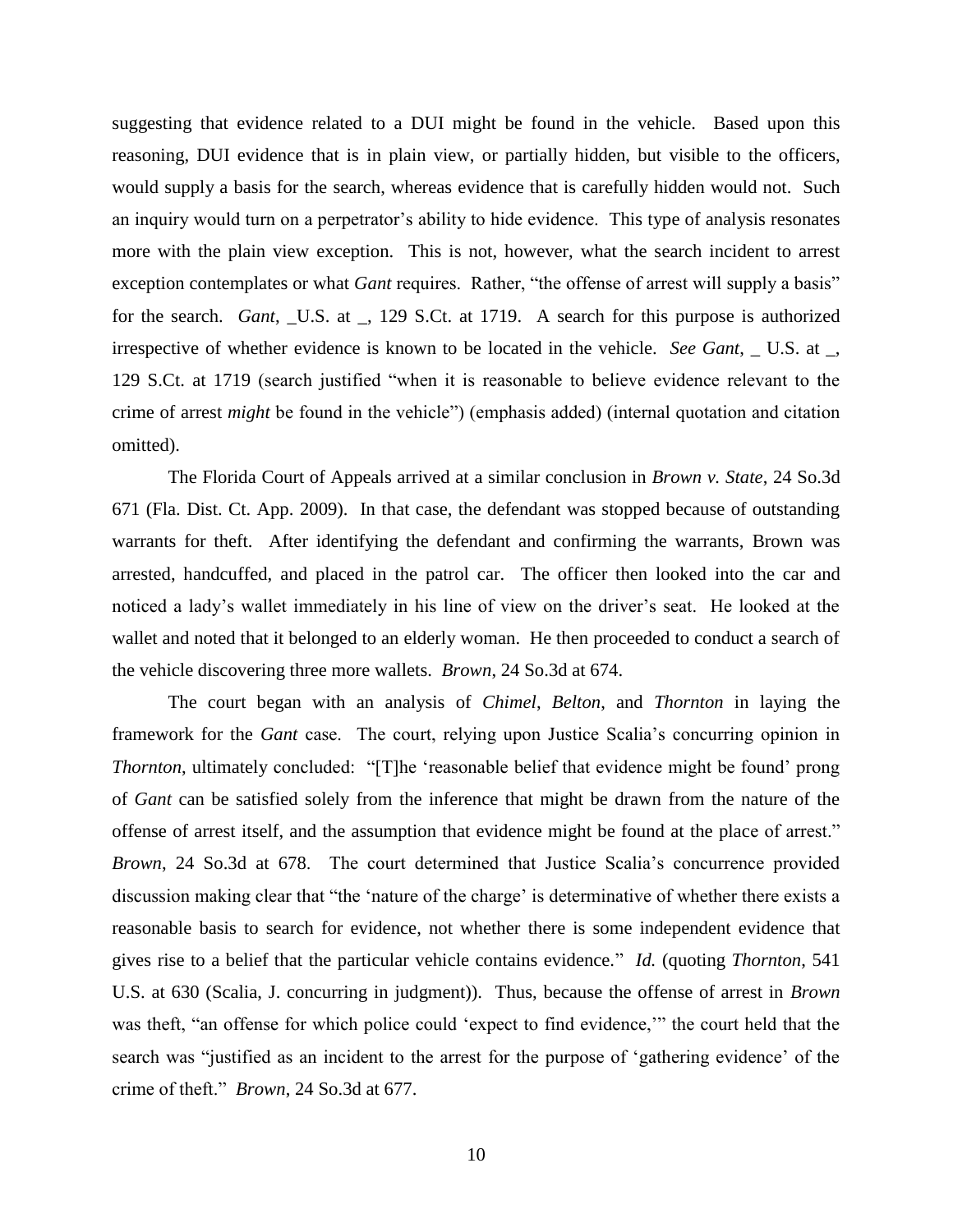In this case, Cantrell was arrested for DUI, and the DUI supplied the basis for the search. *See Gant*, U.S. at , 129 S.Ct. at 1719. It was reasonable to believe that evidence of the offense, e.g. alcohol containers or other evidence of alcohol use, "might be found in the vehicle." 5 *Gant*, \_ U.S. at \_, 129 S.Ct. at 1719 (quoting *Thornton*, 541 U.S. at 632 (Scalia, J., concurring in judgment)). Cantrell"s admission with respect to consuming alcohol does not negate the fact that evidence of DUI "might be found in the vehicle," particularly in light of the fact that officers are not required to accept as true a defendant's version of the events. Moreover, Cantrell"s contention that a search of his vehicle is unreasonable because evidence of his DUI would only be contained in his body ignores the realities of a DUI investigation. Indeed, as the State points out, "a DUI trial does not start and end with a breathalyzer report," considering the fact that the report may be suppressed in some instances. Officer White testified that after he placed Cantrell under arrest he intended to continue his DUI investigation, including looking in the vehicle for any open containers or other signs of alcohol use.<sup>6</sup> In addition to finding the Tupperware containing marijuana, Officer White also found a beer can. Officer White"s search of the vehicle fit within the second prong of the search incident to arrest exception under *Gant*. 7 While the district court upheld the search based upon an interpretation of *Belton* that the United States Supreme Court later rejected, it correctly denied Cantrell"s motion to suppress. Where a ruling in a criminal case is correct, though based upon an incorrect reason, it still may be sustained upon the proper legal theory. *State v. Pierce*, 107 Idaho 96, 102, 685 P.2d 837, 843 (Ct. App. 1984).

 $\overline{a}$ 

<sup>5</sup> *See Cain v. State*, \_\_\_ S.W.3d \_\_\_ (Ark. App. 2010) (holding that where the officer smelled alcohol and suspected the defendant of DWI, performed field sobriety tests, and ultimately arrested the defendant on DWI, the subsequent search of the vehicle was permissible under *Gant* because an open container of alcohol could have been found in the vehicle).

<sup>6</sup> *See United States v. Oliva*, C.R. No. C-09-341 (S.D. Tex. July 1, 2009) (distinguishing the arrest for a routine traffic violation in *Gant* from an arrest for DUI, particularly noting that the officer"s testimony established that the search sought evidence related to the arrest for DUI and concluding that "[i]t would be reasonable for officers to search the vehicle for evidence of driving while intoxicated, including open or empty containers").

Due to our determination that the search of Cantrell's vehicle was reasonable, we need not address the State's argument with respect to the "good faith" exception or Cantrell's contention that the district court erred in applying the inevitable discovery doctrine pursuant to an inventory search.